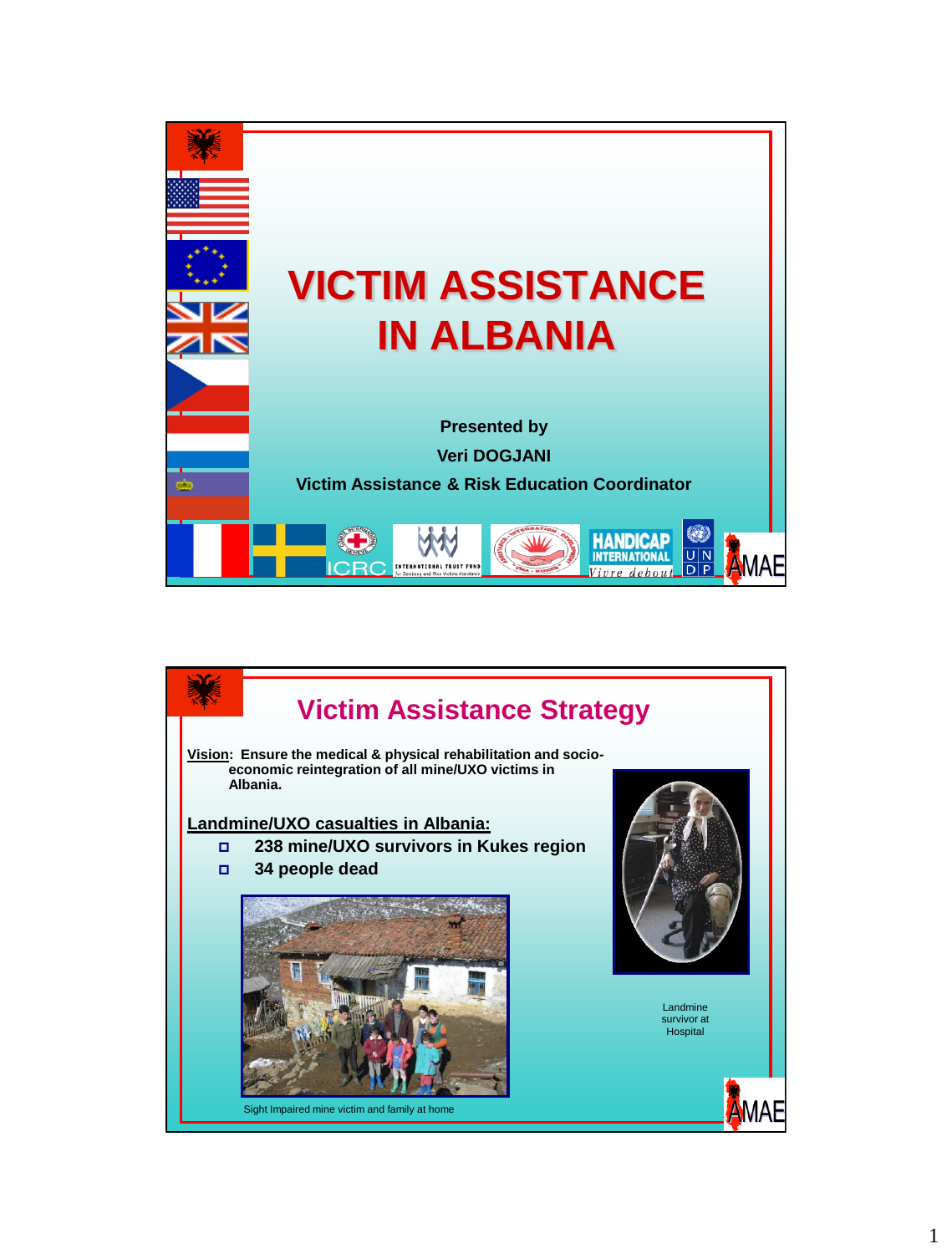

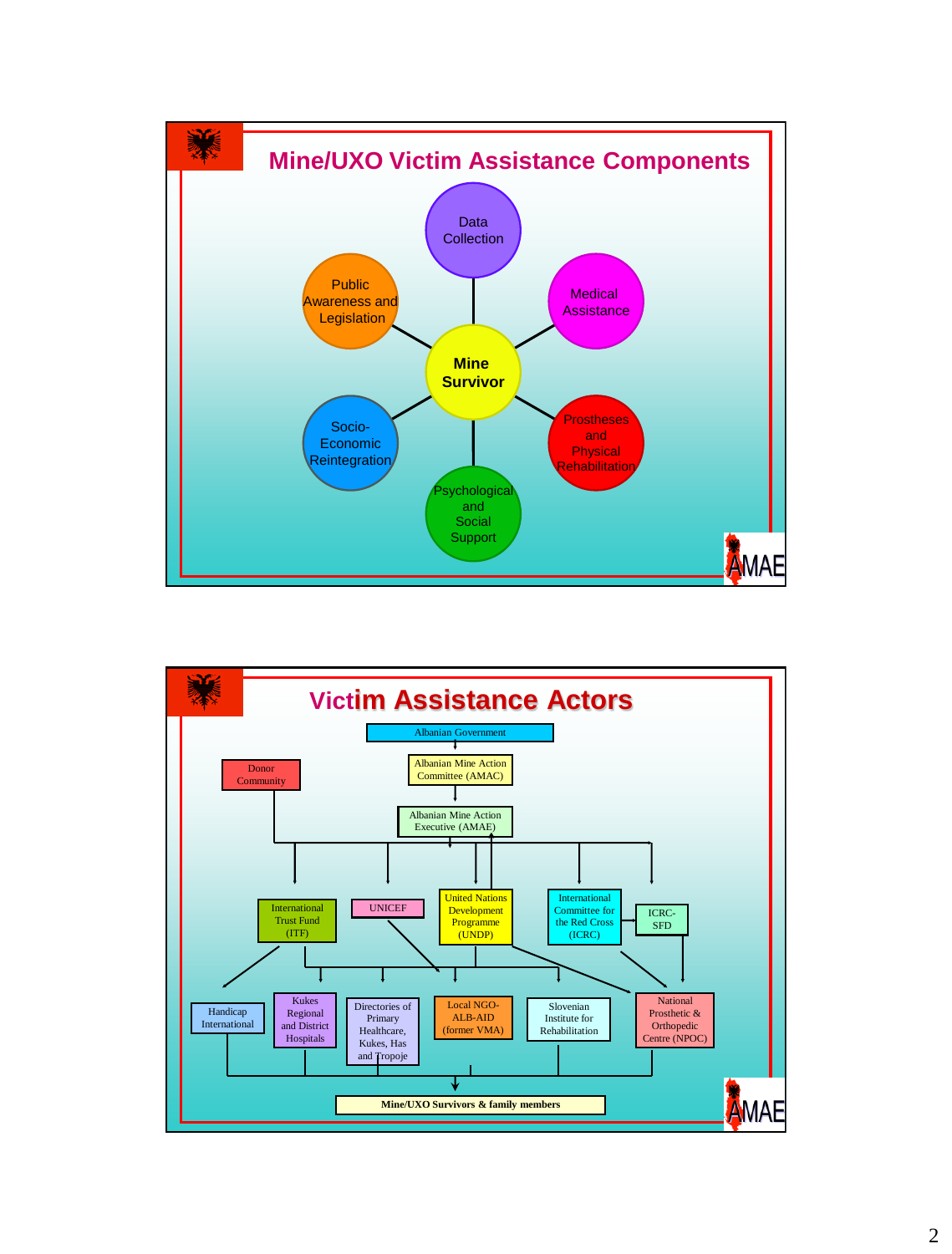

- **Build the surgical capacities in district hospitals; equipments and training provided in Albania and abroad.**
- **Improve emergency and ongoing medical care provided at village level. Training and new equipment provided.**
- **Establish and training of the Community Based Rehabilitation (CBR) network with 30 nurses in the mine affected region.**
- **Treatment of sight impaired mine/AXO survivors.**
- **Prosthetic Workshops upgraded in equipments, adequate training provided and supply with raw materials.**
- **Psycho –social and peer support services provided and reinforced at district and regional level.**





MAE

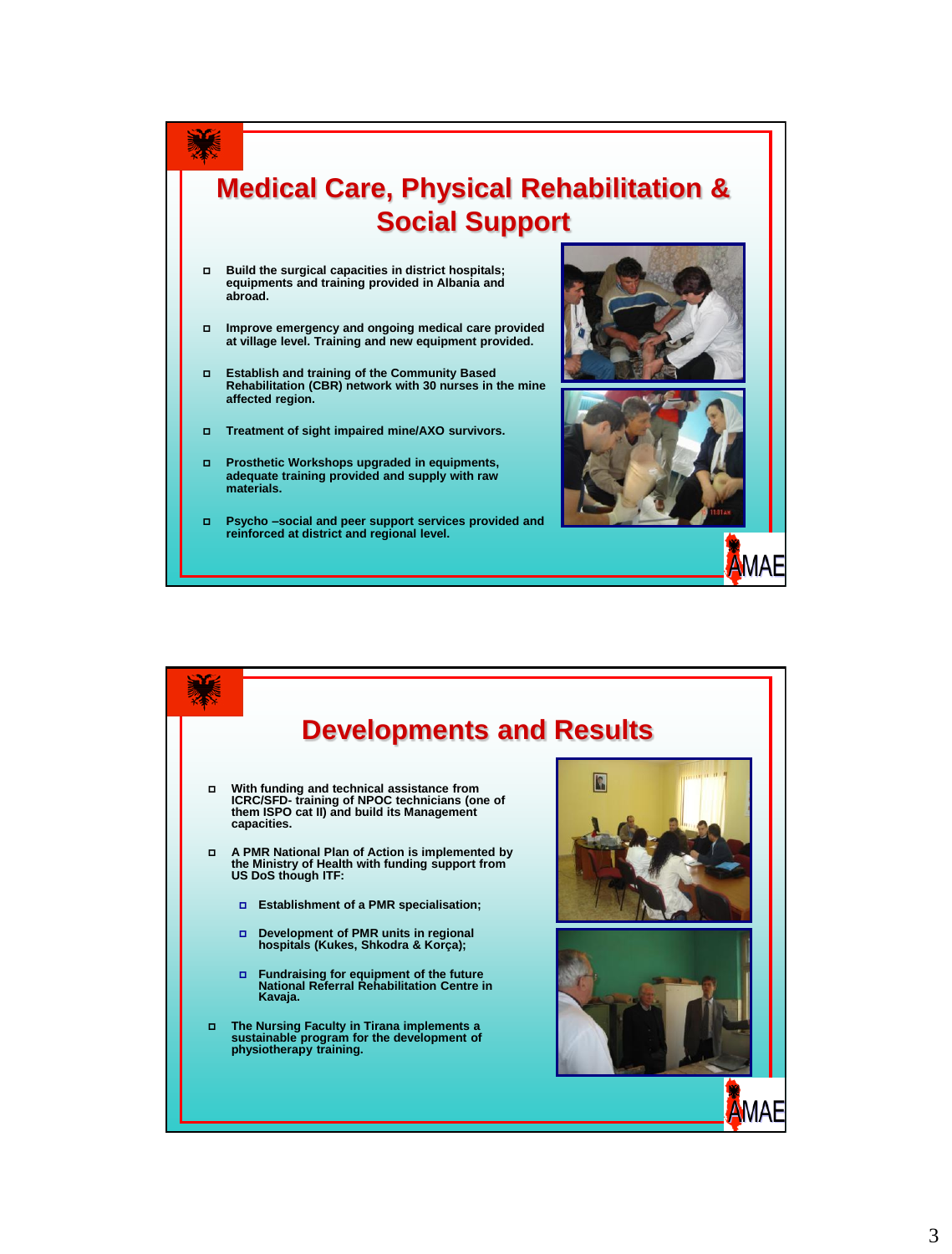

- **The quality of existing prosthetics services has improved and the training capacities for prosthetics of the Albanian health sector are developed.**
- **The rehabilitation unit of the Kukes Regional Hospital is established and delivers basic rehabilitation services to people in need particularly addressing the needs of landmine survivors.**
- **Prosthetic facilities are being improved at the Regional Hospital level in Kukes with equipment and qualified staff.**
- **Regulatory mechanisms for rehabilitation and prosthetics and orthotics services delivery have been defined and are being enforced.**





AMAE

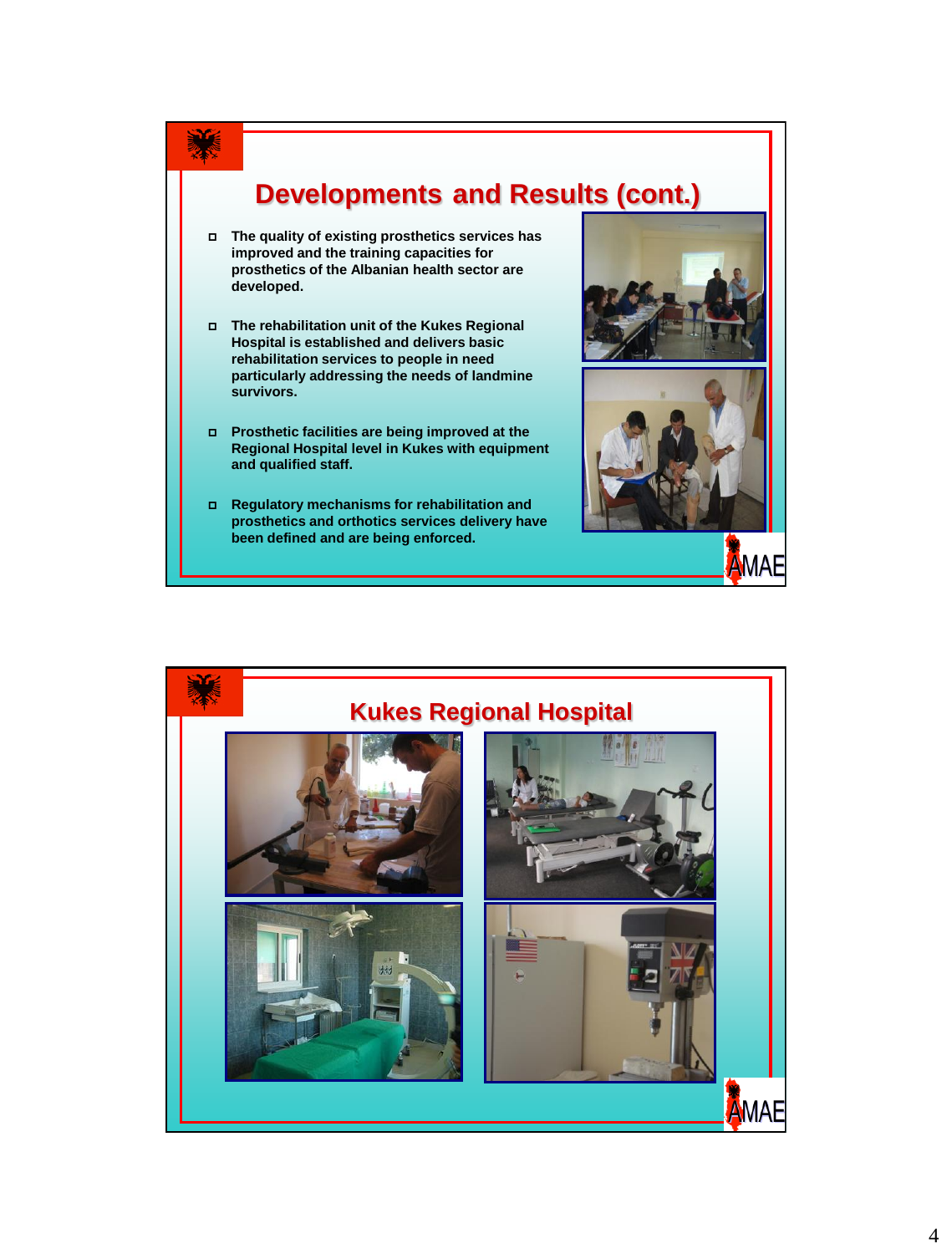

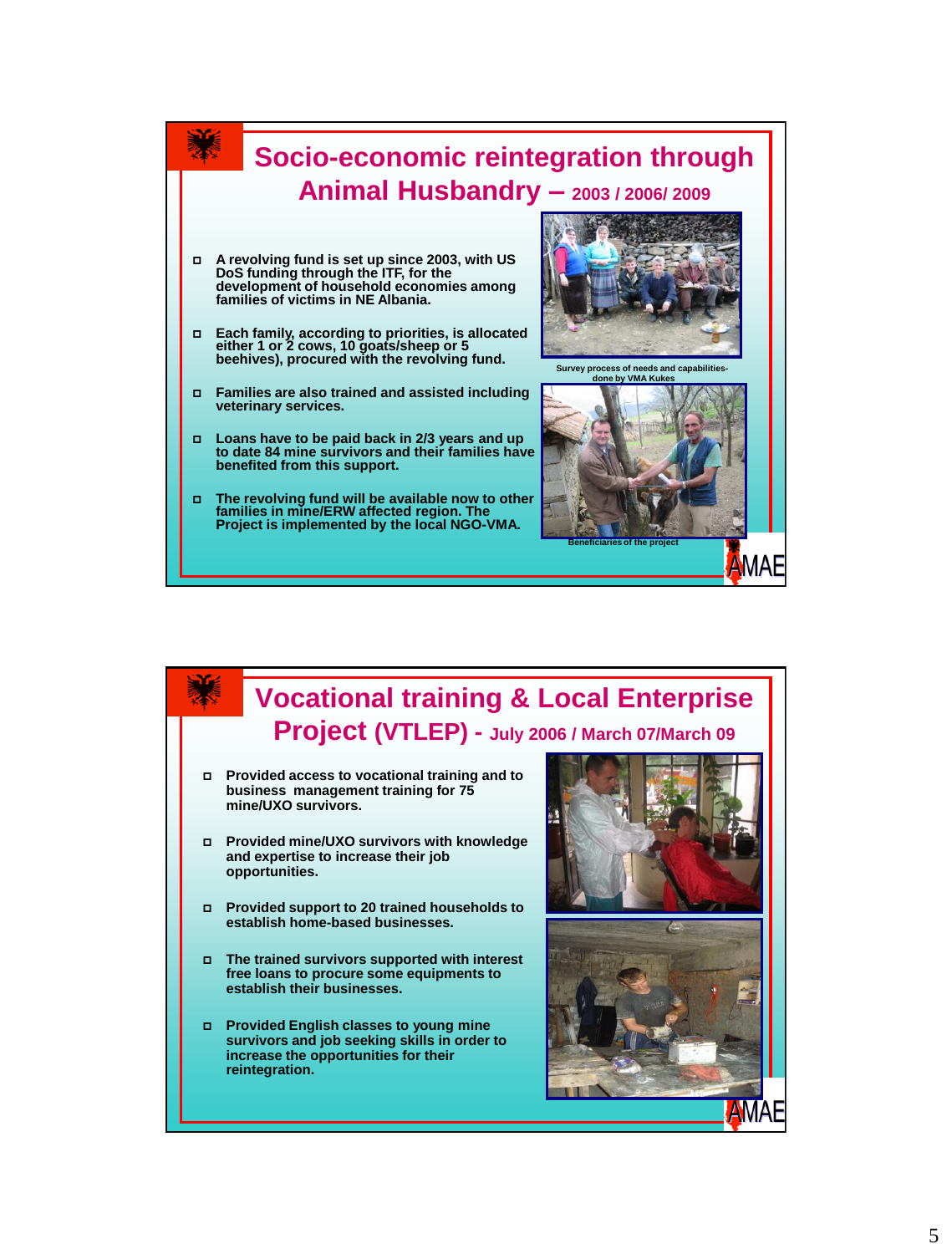